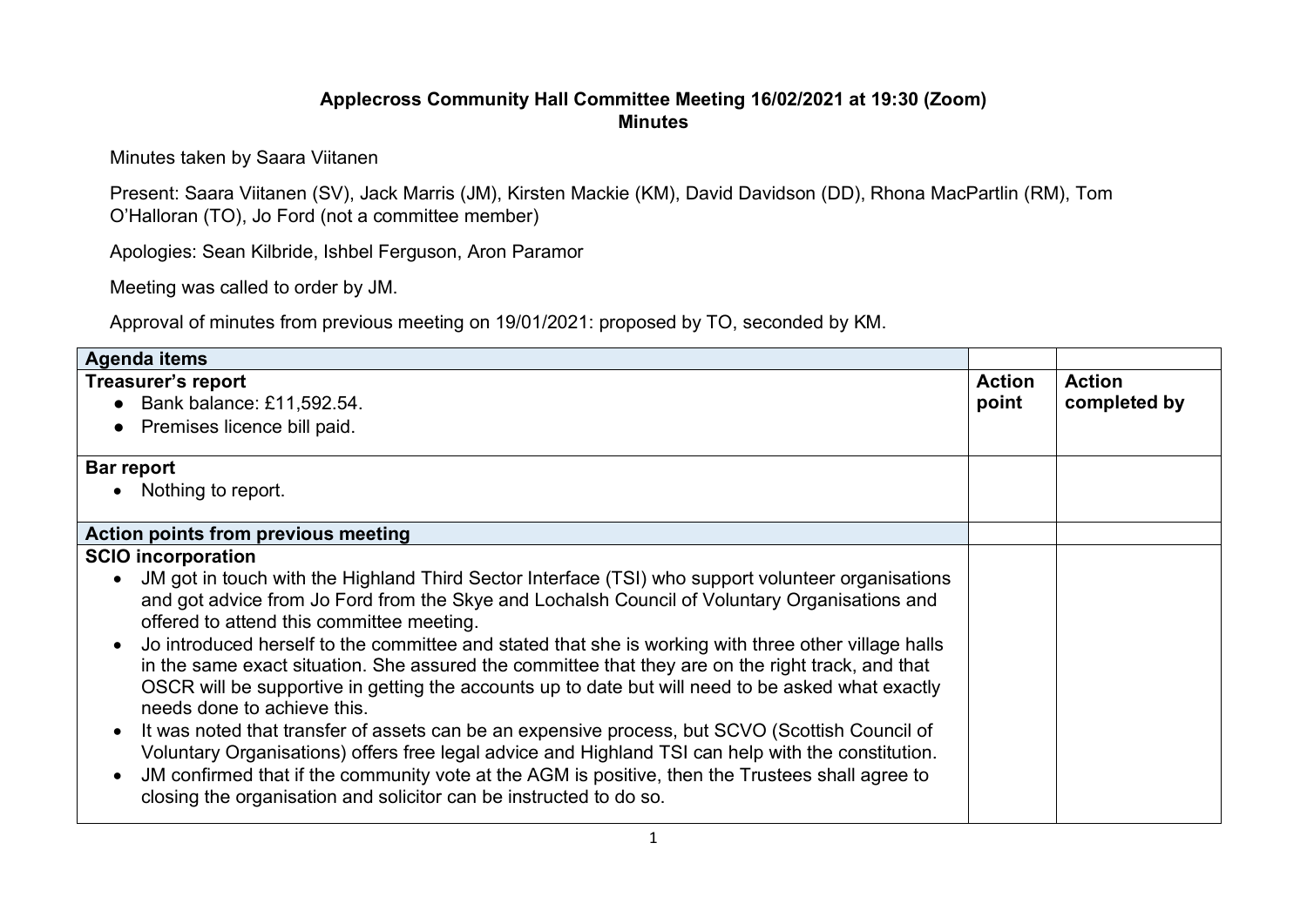|                                       | Questions to Jo from the committee and discussion followed:                                               |                |              |
|---------------------------------------|-----------------------------------------------------------------------------------------------------------|----------------|--------------|
|                                       | Jo noted that the new SCIO will need to be set up before closing the organisation. The                    |                |              |
|                                       | incorporation process can take about 12 weeks. Highland TSI can help with the application to give         |                |              |
| OSCR as much information as possible. |                                                                                                           |                |              |
|                                       | Jo noted that the community vote should be held first before submitting the application for a new         |                |              |
|                                       | SCIO. She suggested a draft SCIO constitution could be showed to the community.                           |                |              |
|                                       | Jo suggested that the first members of the SCIO can just be the Trustees (committee members),             |                |              |
|                                       | after which member recruitment can start from the wider community.                                        |                |              |
|                                       | Jo confirmed no proxy voting is allowed according to the constitution, and that the quorum for the        |                |              |
|                                       | AGM is 20 and their majority vote is needed to start the dissolution.                                     |                |              |
|                                       | Jo noted that the committee will need to vote to have three Trustees in before dissolution. Jo to         |                |              |
|                                       | check if a committee vote is enough to change Trustees or if any legal work is needed.                    |                |              |
|                                       | JM asked at what point committee members shall step down and be re-elected in the AGM. Jo                 |                |              |
|                                       | confirmed this should be at the end of the meeting.                                                       | <b>Jo Ford</b> | Next meeting |
|                                       | Jo kindly offered to attend the AGM and answer any questions from the public. She also offered            |                |              |
|                                       | help with writing the SCIO application. Jo then left the meeting.                                         | <b>SV</b>      | Next meeting |
|                                       | TO asked if a minimum number of members is needed for the new SCIO. SV to check.                          |                |              |
|                                       | JM noted that the SCIO structure will require some admin work (updating members list), but that           |                |              |
|                                       | this can then be passed on to future Trustees.                                                            |                |              |
|                                       | JM also noted that the consequences from a 'no' vote will need to be explained to the community.          |                |              |
|                                       | The committee agreed to put up posters around Applecross with the committee members' names                |                |              |
|                                       | for community to contact with any feedback or comments. More details about the SCIO process will          |                |              |
|                                       | be given in a newsletter posted to all Applecross households.                                             |                |              |
|                                       | JM noted that the next SCIO sub-group meeting is scheduled for 13 <sup>th</sup> Feb, and that anyone from |                |              |
| the committee is welcome.             |                                                                                                           |                |              |
|                                       |                                                                                                           |                |              |
| <b>General maintenance</b>            |                                                                                                           |                |              |
| Extractor fan                         |                                                                                                           |                |              |
| • JM to ask for an update from SK.    |                                                                                                           | JM             | Next meeting |
|                                       |                                                                                                           |                |              |
| <u>Drainage</u>                       | JM reported that works would start w/b 22 <sup>nd</sup> Feb. JM to look for regular updates.              | JM             |              |
|                                       |                                                                                                           |                |              |
|                                       |                                                                                                           |                |              |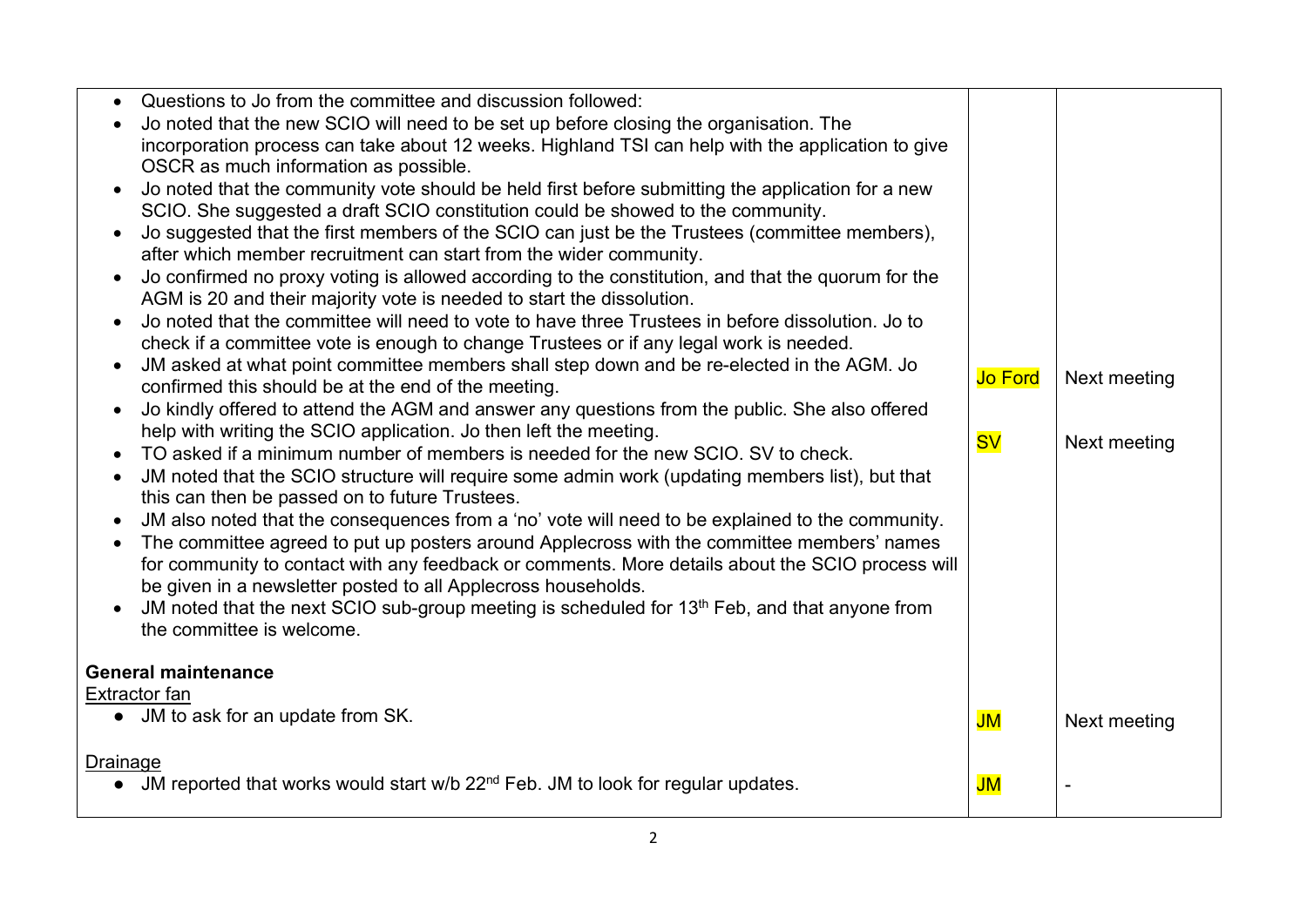| <b>Small Businesses Grant (Highland Council)</b><br>JM reported that this fund consists of 2 grants on a 4-weekly basis: one for businesses that have<br>had to close fully and one for businesses that have had to adapt or partly close. The Hall seems to<br>fulfil the criteria for the latter group. No action decided.                                                                                                                                                                                                                                                                                                                                                                                                                                                                   |           |              |
|------------------------------------------------------------------------------------------------------------------------------------------------------------------------------------------------------------------------------------------------------------------------------------------------------------------------------------------------------------------------------------------------------------------------------------------------------------------------------------------------------------------------------------------------------------------------------------------------------------------------------------------------------------------------------------------------------------------------------------------------------------------------------------------------|-----------|--------------|
| Action plan for re-opening<br>• SV to begin working on the plan.                                                                                                                                                                                                                                                                                                                                                                                                                                                                                                                                                                                                                                                                                                                               | <b>SV</b> | <b>ASAP</b>  |
| New website / Photo competition<br>JM has contacted the winner of the competition.<br>SV noted that the committee could continue accepting photos for the 'gallery' section on the new<br>website. Some people who might have photos from the Hall/Applecross in general were suggested.<br>SV noted that the domain is still to be transferred to the new website. SK to do this.                                                                                                                                                                                                                                                                                                                                                                                                             | <b>SK</b> | Next meeting |
| <b>Kitchen enquiry</b><br>• The Big Grill Society enquired about renting the kitchen for catering / food prep:<br>Friday evenings and Saturday mornings – food prep with own cooker. Once the extraction fan<br>has been fixed, they would be interested in using the Hall cooker.<br>Friday evenings and approx. 1hr every day (flexible times) – washing up.<br>The committee summed up any regular times of use at the hall:<br>$\bullet$<br>Lunch club Wednesdays approx. 10am-3pm<br>Any events<br>Youth club Fridays approx. 6.30-8pm<br>PE lessons (from August possibly)<br>The committee agreed with the BGS renting the kitchen out with these times.<br>The committee also discussed hire rates of the kitchen and agreed £5/hr without gas. This is to be<br>reviewed in 2 months. |           |              |
| <b>Bookings</b><br>No bookings currently.                                                                                                                                                                                                                                                                                                                                                                                                                                                                                                                                                                                                                                                                                                                                                      |           |              |